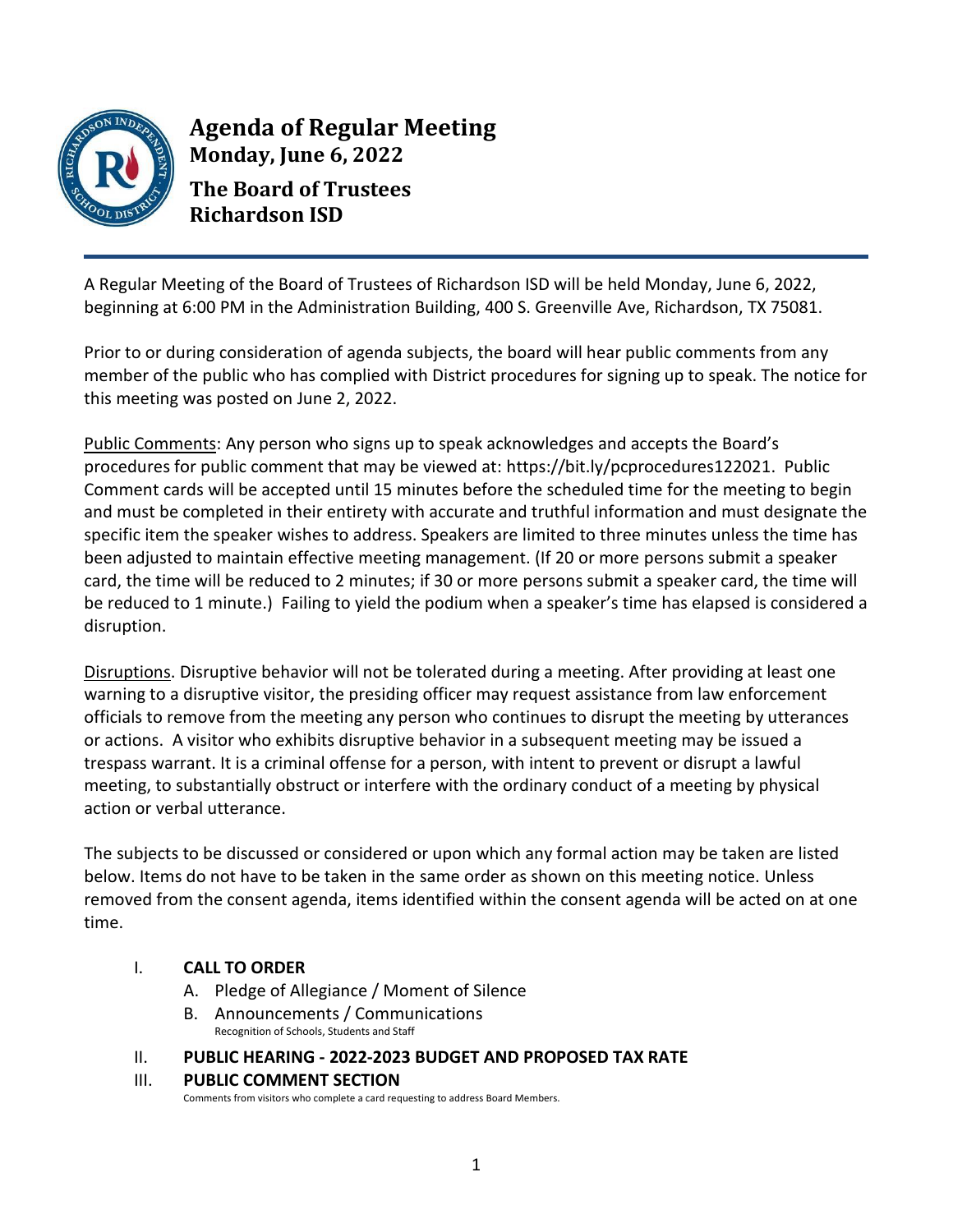- A. Agenda Related Topic
- B. Non-Agenda Related Topic

#### IV. **CONSENT / CONFIRMATION AGENDA ITEMS**

Submitted for Action and/or Information

- A. Minutes of May 9, May 16, May 23, and May 31, 2022, Meetings Action Item
- B. Human Resources Report Action/Information Item
- C. Recommended Specified Best Value/Low Bids, Contracts and Cumulative Purchases Action/Information Item

### **Part A: New Bids - For Approval**

Miscellaneous Consultant Services

Truck and Bus Equipment, Parts, and Service

Catering Services

Security Cameras and Installation

Promotional Products & Apparel (Non-Uniforms)

### **Part B: Bid Renewals - For Approval**

Custodial Supplies & Related Items

Short and Long Term Disability

Life and AD&D Insurance

#### **Part C: Contract Information (Greater than \$100,000) - For Approval**

Frontline Education - 3 year contract for Medicaid Billing Management (Allied States Contract 17-17247)

W. Douglass Distributing - 2022-2023 fuel for buses (TCCPP 2022-63)

Engineered Air Balance - Test, balance, and commissioning at PHS (RISD 22-186)

Netsync Network Solutions - four year renewal of district filters (Content Keeper) (TIPS 200904)

Netsync Network Solutions - Student devices for 2022-2023 school year (DIR-TSO-3763)

W. Douglass Distributing - 2022-2023 fuel for fleet (TCCPP 2022-63)

Braun Intertec - Construction materials testing and special inspection (Professional services)

Seesaw - Renewal of Seesaw App for Elementary (RISD 20-105)

Broadcast Works - RWJH Production Room (TIPS 200904)

Pacific Learning - Spanish early reading intervention program (RISD 21-121)

Technology for Education - Mohawk recable summer 2022 (RISD # 1612)

Engineered Air Balance - Test and balance heating and AC for BFE (RISD 22-186)

**Part D: Interlocal Agreements, Memorandums of Understanding, and Other - For Approval**

**Interlocal Agreements:**

City of Garland - Granville Arts Center - BHS formal dance

**Memorandums of Understanding:**

Between RISD and Dallas County Juvenile Justice Alternative Education Program (DCJJAEP)

**Other:**

State of Texas Comptroller Dues

CTPA Membership Dues

#### **Part E: Contracts, Contract Modifications & Change Orders: Less than \$100,000 (Information Only)**

Accountable Healthcare Staffing Inc. on behalf of Jessica C Dishmon -To provide support to the Richardson ISDs Evaluation staff to include but not limited to educational assessment report writing, and attendance of ARD meetings, through June 9, 2022. Soliant Health on behalf of Jerimy Allen - Fulfill all teacher responsibilities for the position assigned to, including: planning and delivering instruction, preparing for and attending ARD committee meetings, and participating in campus team meetings and staff development, through June 9, 2022.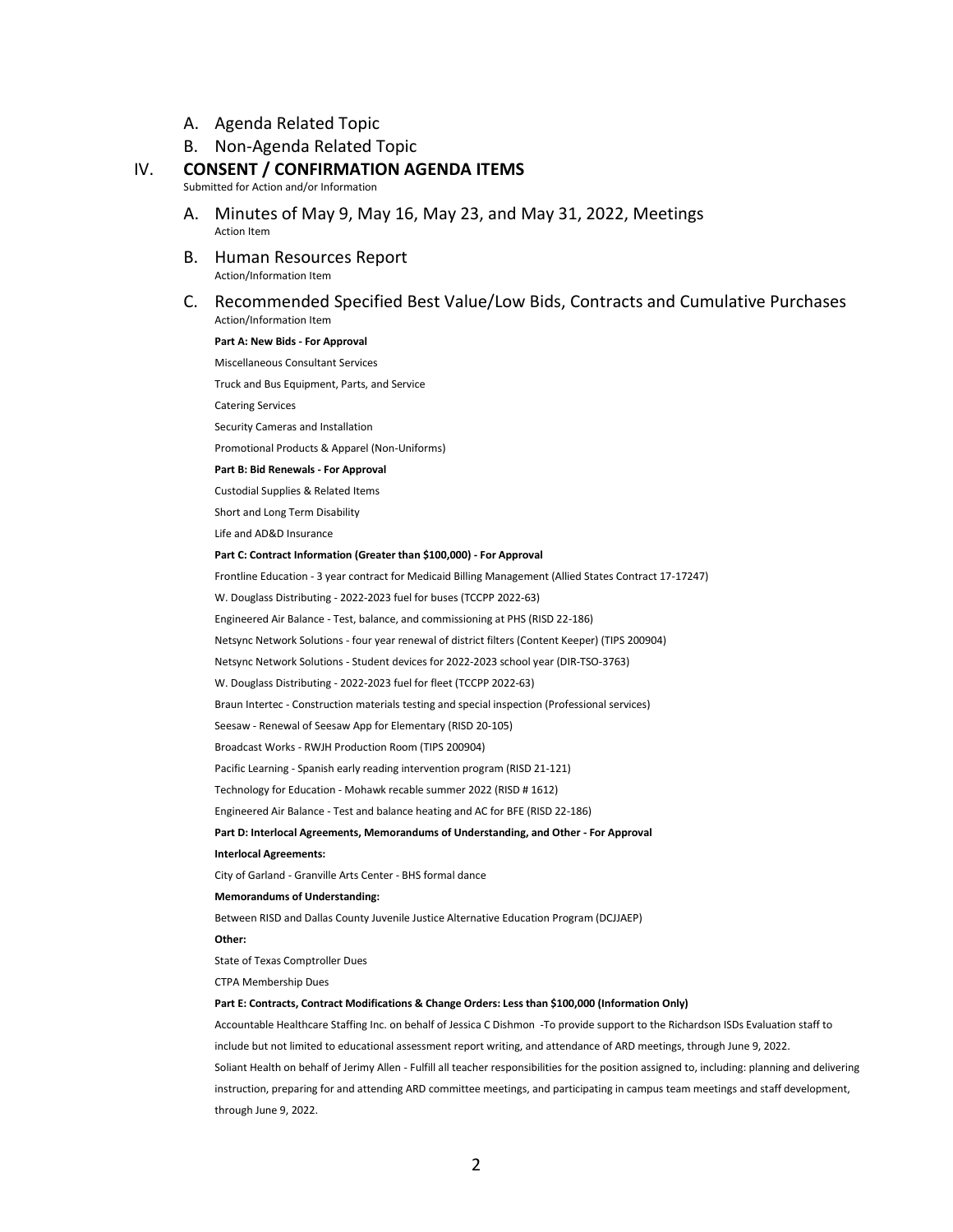Soliant Health on behalf of Angela Richardson - Fulfill all teacher responsibilities for the position assigned to, including: planning and delivering instruction, preparing for and attending ARD committee meetings, and participating in campus team meetings and staff development, through June 9, 2022.

The Stepping Stones Group on behalf of Areliz Perez- Fulfill all teacher responsibilities for the position assigned to, including: planning and delivering instruction, preparing for and attending ARD committee meetings, and participating in campus team meetings and staff development, through June 9, 2022.

Soliant Health on behalf of Persis Appiagyei - To provide support to Richardson ISDs Occupational Therapy Team to include but not limited to collaboration with campus teams, direct and indirect occupational therapy, writing IEPs, updating progress and attendance in ARD meetings, through May 27, 2022.

Supplemental Health Care on behalf of Felicia Vernetta Walls - Fulfill all teacher responsibilities for the position assigned to, including: planning and delivering instruction, preparing for and attending ARD committee meetings, and participating in campus team meetings and staff development, through May 27, 2022.

Supplemental Health Care on behalf of Jaxon Dillard - Fulfill all teacher responsibilities for the position assigned to, including: planning and delivering instruction, preparing for and attending ARD committee meetings, and participating in campus team meetings and staff development, through May 27, 2022.

Elizabeth Morse - Serve as a liaison to the Texas Legislature for the Board of Trustees and Superintendent to monitor pending legislation, research issues, and to communicate the interests of the District with respect to issues affecting public education; provide updates,

periodically and as requested, to the Superintendent and the Board of Trustees. June 1, 2022 - May 31, 2023.

Texas A&M University- Commerce - Provide counseling services to employees, students and other residents within RISD and professional development opportunities. Agreement expires August 31, 2023. Renewable for three additional 1 year terms.

**Part F: Cumulative Purchases - Information Only**

**Cumulative Purchases from Qualified Vendors:**

Buy Board - Texas Association of School Boards

CCGPF - Collin County Governmental Purchasing Forum

CPGPC - Choice Partners

DIR - State of Texas Department of Information Resources

EPCNT - Education Purchasing Cooperative of North Texas

NCPA - National Cooperative Purchasing Alliance

SOURCEWELL - Sourcewell (previously NJPA)

OMNIA Partners - TCPN/IPA/US Communities

PPPCP - Prospering Pals

TCCPP - Tarrant County Cooperative Purchasing Program

TIPS - The Interlocal Purchasing System

TPASS - Texas Procurement and Support Services

EQUALIS

- D. Schedule of Upcoming Bids Information Item
- E. Bond Expenditure Reports Information Item
- F. Consider Adoption of Local Policy: EHAA (Local) Action Item
- G. Consider Resolution to Convene the RISD School Health Advisory Committee (SHAC) to recommend curriculum materials for human sexuality instruction Action Item